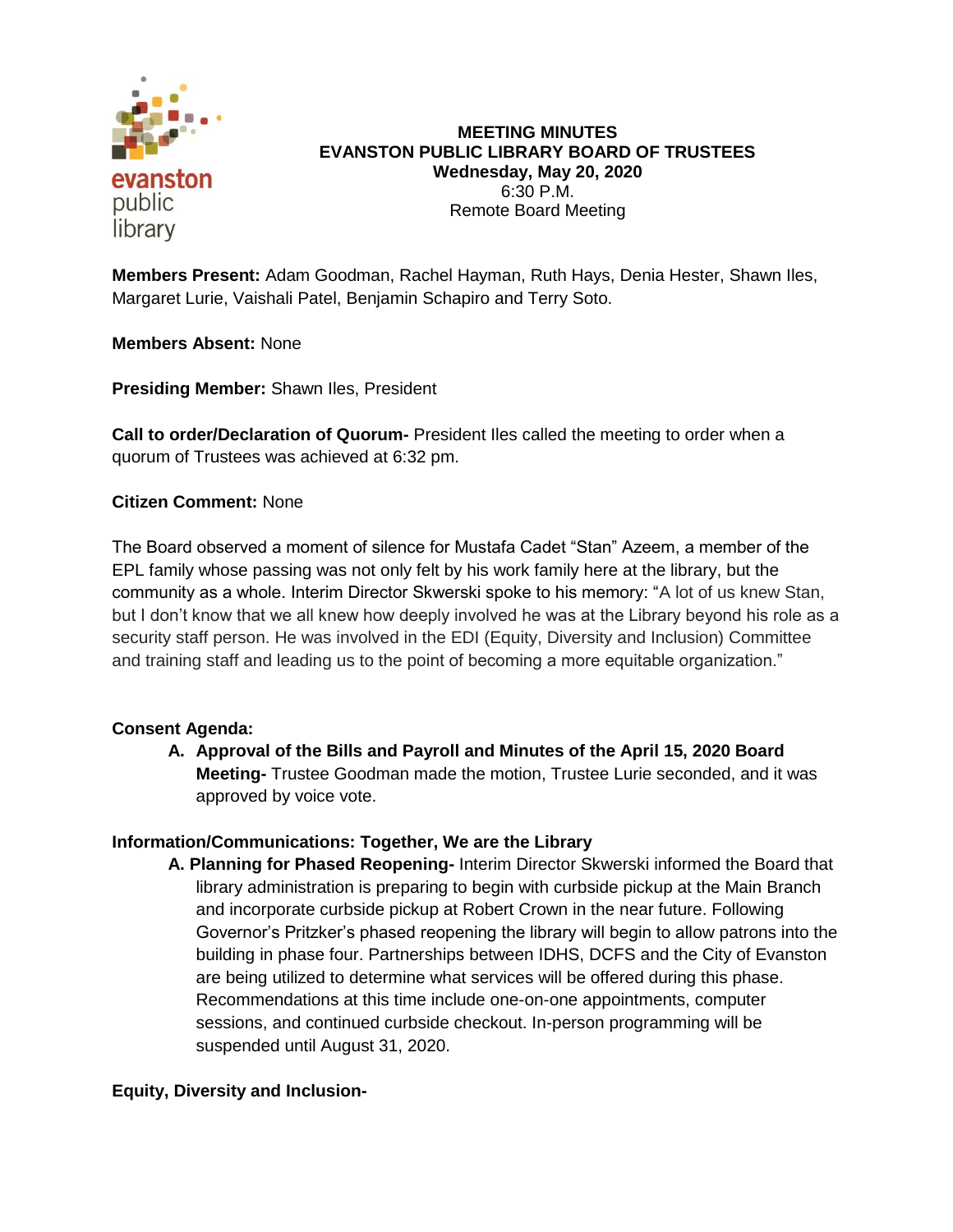**A.** Assistant Director Campbell provided a report of the work undertaken virtually by the Racial Equity Task Force and the EDI Committee. The Racial Equity Task Force continues to advocate for action with regard to the newly released equity statement in the form of services that prioritize the underserved community with access and technical assistance to electronic resources, unemployment and food assistance and robust Spanish translation. The Task force also provided feedback on the planned implementation of temporary curbside service and eventual reopening, and agreed to spread news within their networks to expand our reach. The EDI committee continues to facilitate the study of the racial equity curriculum the organization is undertaking together and prepare for the next phase of training while pivoting to begin evaluation of our efforts. Jointly, the group holds EPL accountable to its stated intentions.

[Trustee Patel left the meeting.]

# **Library Director's Report-**

**A.** Interim Director Skwerski spoke in detail of the continued creativity staff has shown the community during this uncertain time. Virtual programming is more robust with each passing week. Miguel Ruiz published our Spanish language Newsletter sending it out to over 600 email addresses. Staff continue to provide support and engagement to task forces throughout Evanston. Caring calls are continuing to home daycares, housing authorities, and wifi hotspot users to gather information on what services are needed, where the library can fill gaps and what the community needs in terms of job force readiness and providing technology.

# **Staff Reports-**

- **A. Administrative Services Report-** Assistant Director Campbell shared that Nancy Engel and Barbara Levie have retired. Fiscal outlook is cautiously optimistic: Revenue collection has reached 45% of budget projection, and expenditures 30% for the Operating Fund. Capital Fund expenditures are at 25% of budget.
- **B. Summer Reading Program-** Lifelong Learning & Literacy Manager Norborg introduced this year's virtual summer reading program, Dig Deeper, Read Explore Discover from June 1st to August 22nd. Participants may register online or over the phone, and complete the program when they have read for 30 days. Online programs, virtual summer camps, and online challenges will focus on the Dig Deeper themes. Kickoff event asking families to use sidewalk chalk to decorate, DIY activities encompassing the theme will be done. Continuing to develop and offer cross-promotion with area partners and organizations.

## **Board Reports- None**

## **Board Development- None**

## **Unfinished Business**

**A. Circulation Policy Updates-** Access Service Manager Longo asked for the Board to approve the proposed Fines Free Policy removing all overdue fines on materials